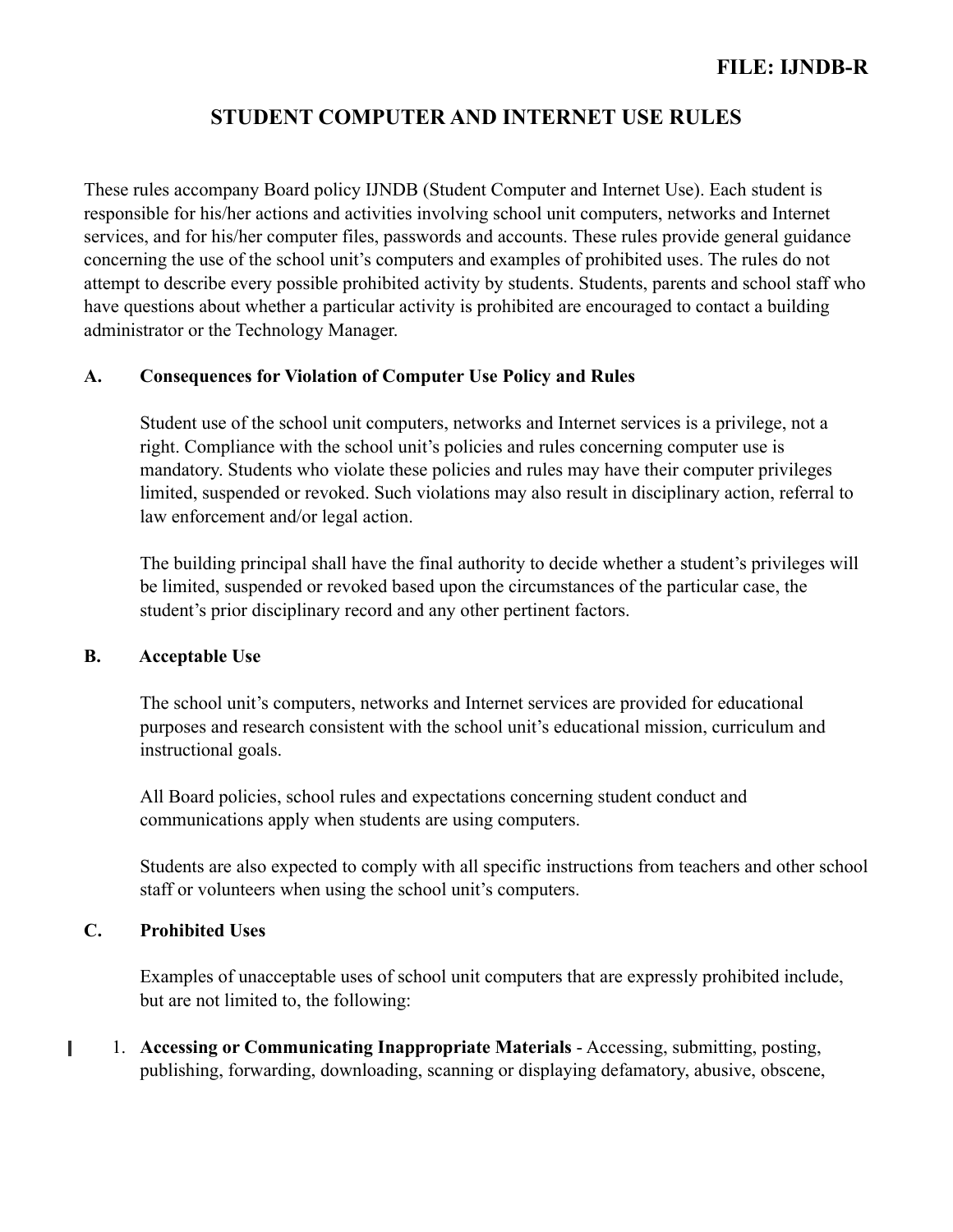vulgar, sexually explicit, sexually suggestive, threatening, discriminatory, harassing and/or illegal materials or messages.

2. **Illegal Activities -** Using the school unit's computers, networks and Internet services for any illegal activity or in violation of any Board policy or school rules. The school unit assumes no responsibility for illegal activities of students while using school computers.

I

П

- 3. **Violating Copyrights** Copying, downloading or sharing any type of copyrighted materials (including music or films) without the owner's permission (see Board policy/procedure EGAD – Copyright Compliance). The school unit assumes no responsibility for copyright violations by students.
- 4. **Copying Software** Copying or downloading software without the express authorization of the Technology Manager. Unauthorized copying of software is illegal and may subject the copier to substantial civil and criminal penalties. The school unit assumes no responsibility for illegal software copying by students.
- 5. **Plagiarism** Representing as one's own work any materials obtained on the Internet (such as term papers, articles, music, etc). When Internet sources are used in student work, the author, publisher and web site must be identified.
- 6. **Non-School-Related Uses** Using the school unit's computers, networks and Internet services for non-school-related purposes such as private financial gain; commercial, advertising or solicitation purposes; or any other personal use not connected with the educational program or assignments.
- 7. **Misuse of Passwords/Unauthorized Access** Sharing passwords, using other users' passwords, and accessing or using other users' accounts; or attempting to circumvent network or computer security systems.
- 8. **Malicious Use/Vandalism** Any malicious use, disruption or harm to the school unit's computers, networks and Internet services, including but not limited to hacking activities and creation/uploading of computer viruses.
- 9. **Avoiding School Filters** Attempting to or using any software, utilties, or other means to access Internet sites or content blocked by the school filters.
- 10. **Unauthorized Access to Blogs/Chat Rooms** Accessing blogs, social networking sites, etc to which student access is prohibited. Such sites may only be used under the direction of a supervising teacher.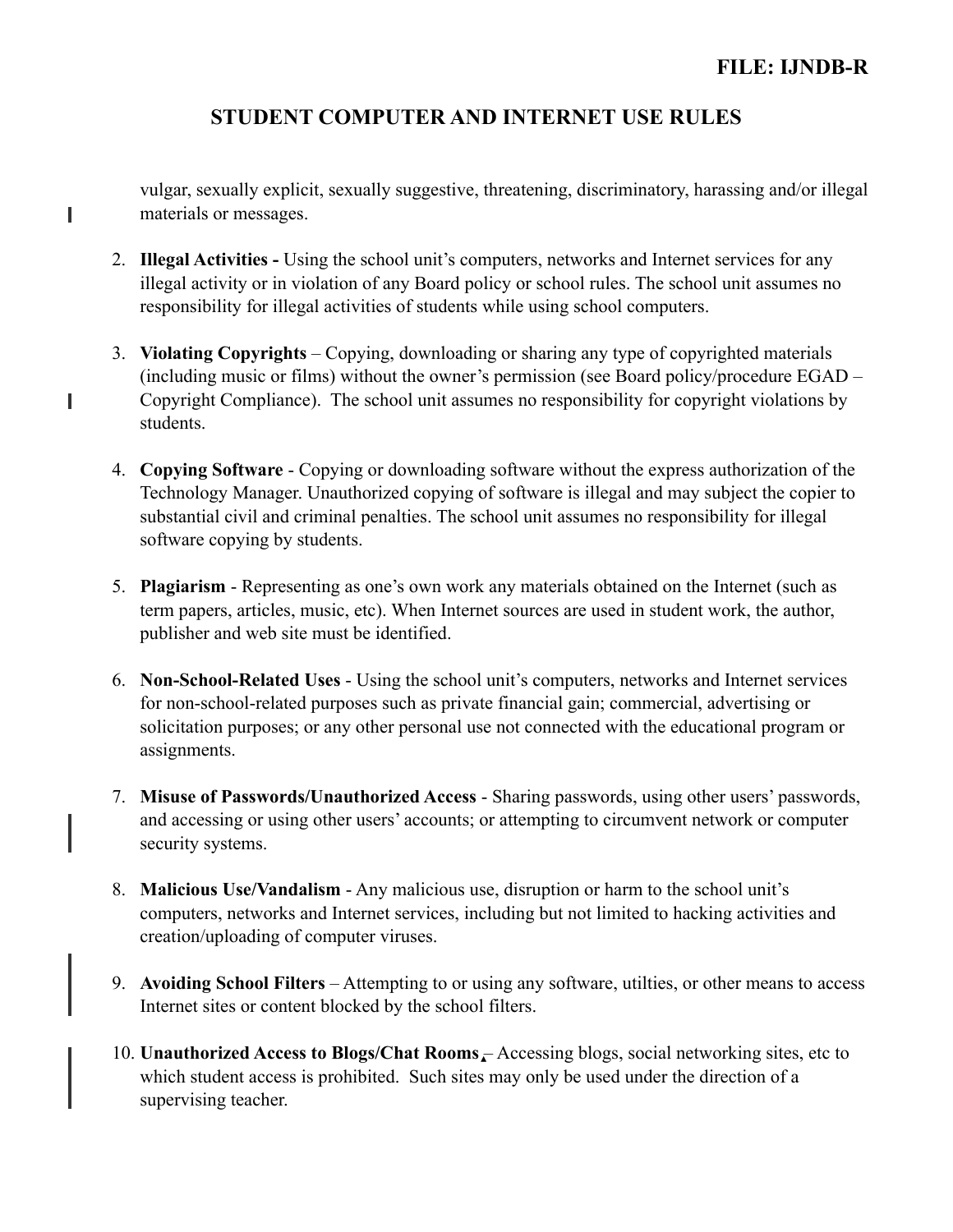### 0**D. No Expectation of Privacy**

**Mt. Blu**e R.S.D.'s computers remain under the control, custody and supervision of the school unit at all times. Students have no expectation of privacy in their use of school computers, including e-mail, stored files and Internet access logs.

#### **E. Compensation for Losses, Costs and/or Damages**

The student and his/her parents are responsible for compensating the school unit for any losses, costs or damages incurred by the school unit for violations of Board policies and school rules while the student is using school unit computers, including the cost of investigating such violations. The school unit assumes no responsibility for any unauthorized charges or costs incurred by a student while using school unit computers, including but not limited to credit card charges, long distance telephone charges, equipment and line costs, or for any illegal use of its computers, such as copyright violations.

#### **F. Student Security**

A student is not allowed to reveal his/her full name, address, telephone number, social security number or other personal information on the Internet without prior permission from a teacher. Students should never agree to meet people they have contacted through the Internet without parental permission. Students should inform their teacher if they access information or messages that are dangerous, inappropriate or make them uncomfortable in any way.

#### **G. System Security**

The security of the school unit's computers, networks and Internet services is a high priority. Any student who identifies a security problem must notify his/her teacher immediately. The student shall not demonstrate the problem to others or access unauthorized material. Any user who attempts to breach system security, causes a breach of system security or fails to report a system security problem shall be subject to disciplinary and/or legal action in addition to having his/her computer privileges limited, suspended or revoked.

### **H. Additional Rules for Laptops Issued to Students**

- **1.** Laptops are loaned to students as an educational tool and are only authorized for use in completing school assignments.
- **2.** Before a laptop is issued to a student, the student and his/her parent must sign the school's acknowledgment form.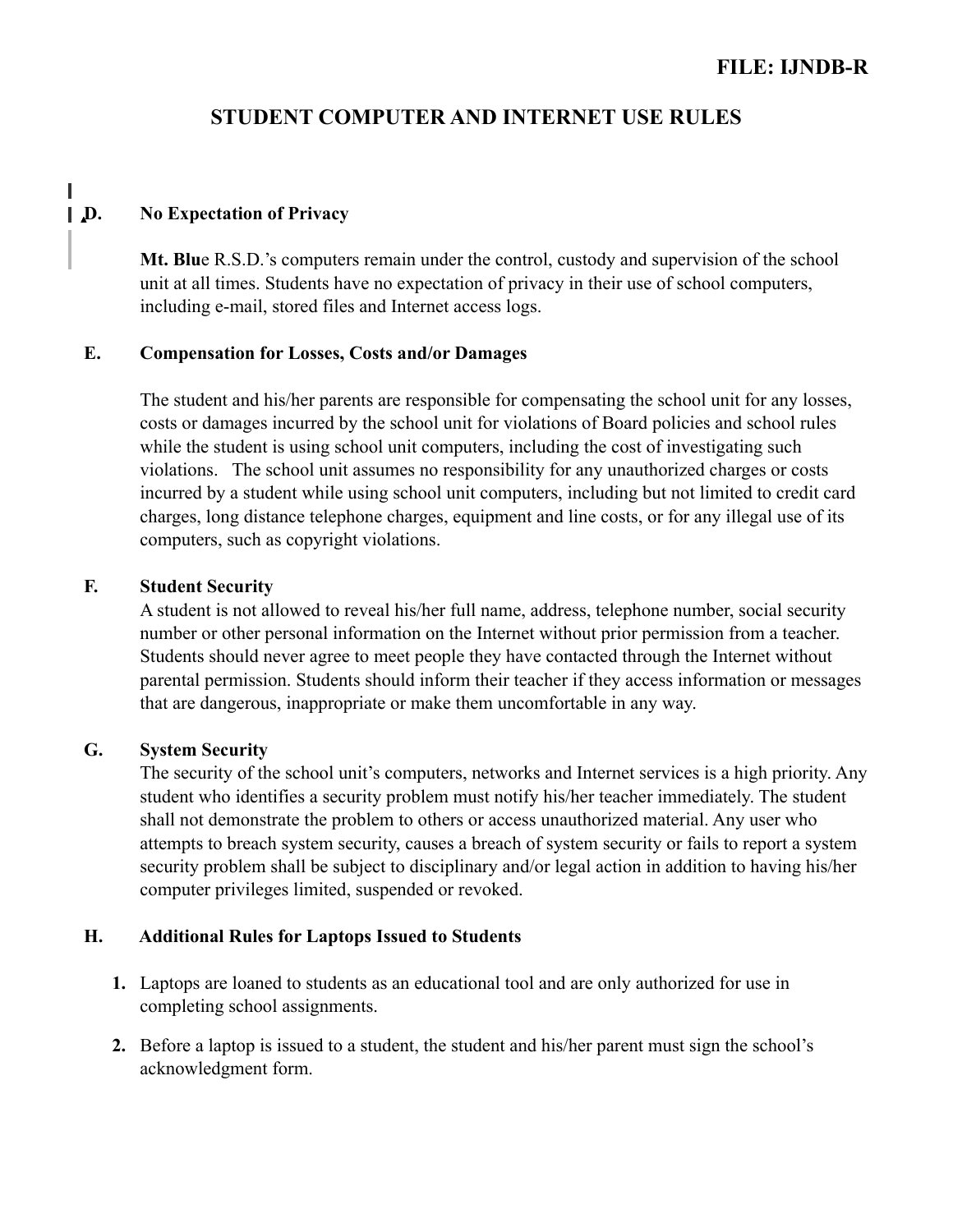- **3.** Students and their families are responsible for the proper care of laptops at all times, whether on I or off school property, including costs associated with repairing or replacing the laptop. **Mt. Blue R.S.D. offers a protection plan for parents to cover replacement costs and/or repair costs for accidental damages not covered by the laptop warranty. Parents should be aware that they are responsible for any costs associated with loss, theft, or damage to a laptop issued to their child.** 
	- **4.** If a laptop is lost or stolen, this must be reported to the building administrator immediately. If a laptop is stolen, a report should be made to the local police and Technology Manager immediately.
	- **5.** The Board's policy and rules concerning computer and Internet use apply to use of laptops at any time or place, on or off school property. Students are responsible for obeying any additional rules concerning care of laptops issued by school staff.
	- **6.** Violation of policies or rules governing the use of computers, or any careless use of a laptop may result in a student's laptop being confiscated and/or a student only being allowed to use the laptop under the direct supervision of school staff. The student will also be subject to disciplinary action for any violations of Board policies or school rules.
	- **7.** Parents are responsible for supervising their child's use of the laptop and Internet access when in use at home.
	- **8.** The laptop may only be used by the student to whom it is assigned and family members to the extent permitted by the MLTI program. Any family member using the laptop must abide by all school board policies and school rules.
	- **9.** Laptops must be returned in acceptable working order at the end of the school year or whenever requested by school staff.

### **I. Use of Privately-Owned Computers by Students**

- **1.** A student who wishes to use a privately-owned computer in school must make a request in writing to the Technology Director and building principal. The request must be signed by both the student and a parent or guardian. There must be an educational basis for any request.
- **2.** The Technology Director will determine whether the student's privately-owned computer meets the school unit's network requirements.
- **3.** Requests may be denied if it is determined that there is not a suitable educational basis for the request and/or if the demands on the schools unit's network or staff would make it unreasonable.